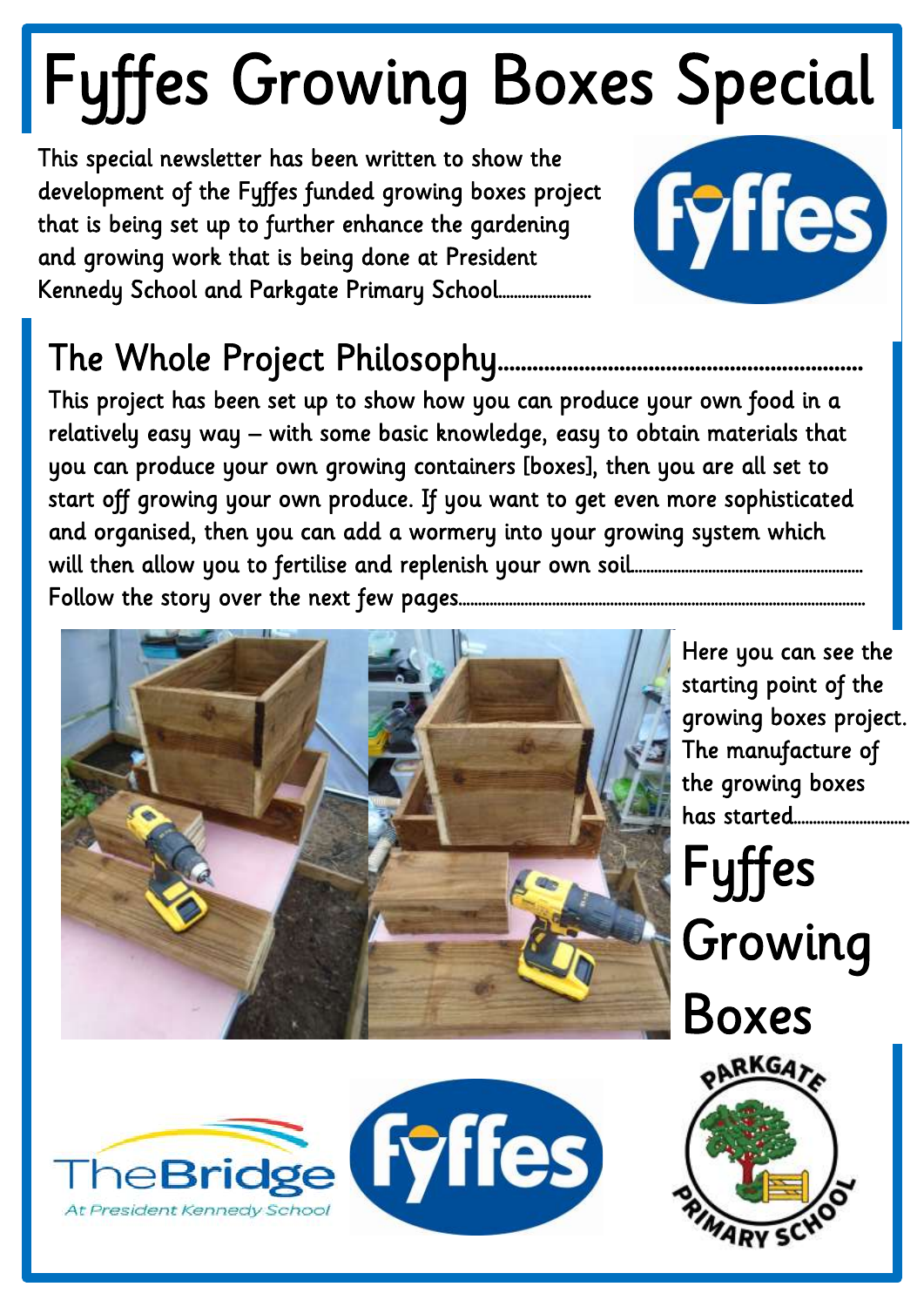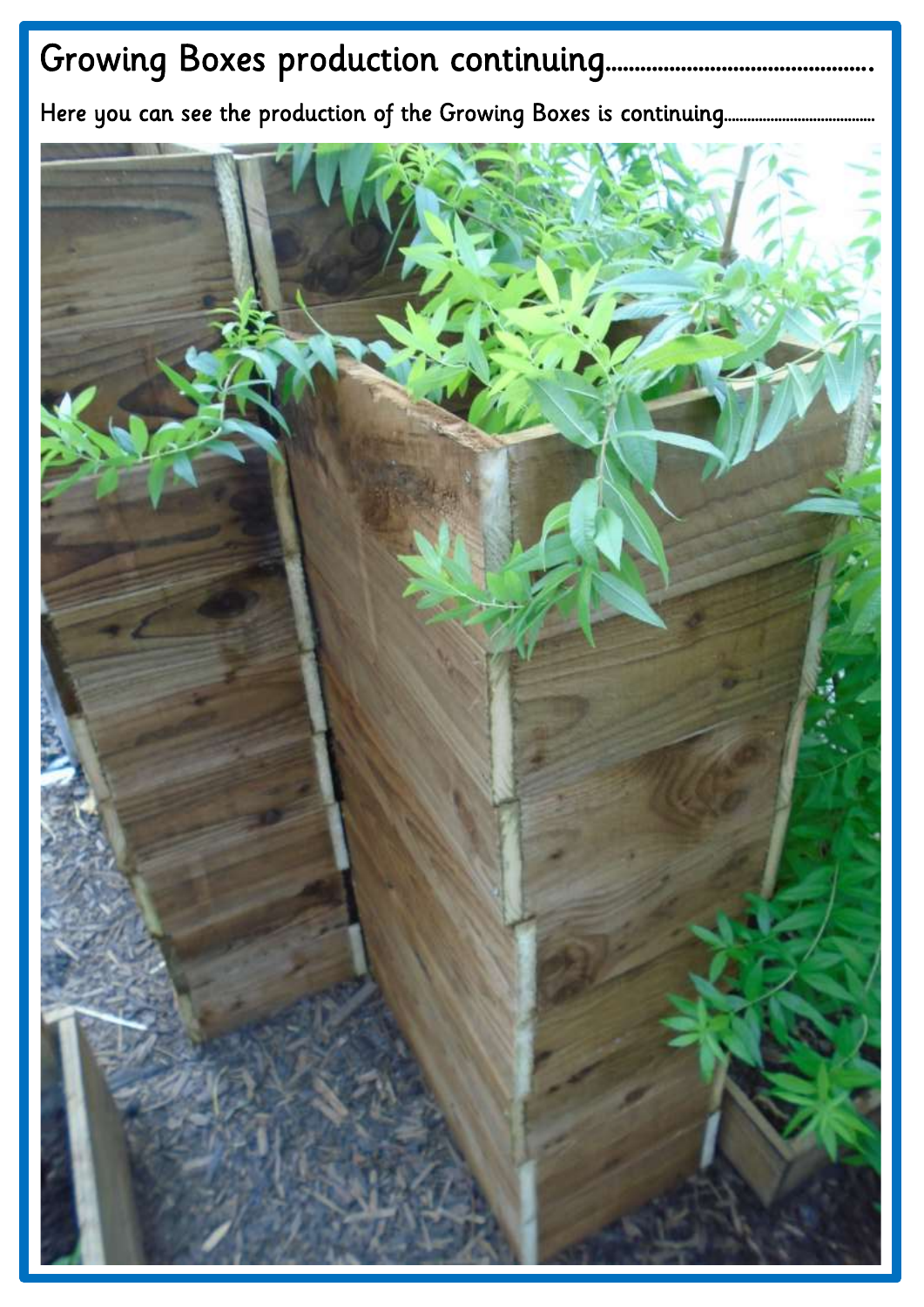## What the Growing Boxes Project Entails……………………………………

President Kennedy School, part of The Futures Trust has received a super financial boost to their school gardening project with the news that they have received some sponsorship funding that will fund a Growing Boxes initiative.

Not only will this funding assist President Kennedy School but the overall Growing Boxes initiative will also involve Parkgate Primary School another school that is part of The Futures Trust.

This Growing Boxes project will cover lots of different areas of the curriculum but more importantly will teach children and young people the value of preparing and constructing a growing area [Growing Box], sowing seed or planting out and then nurturing the plants to produce food – fresh, "organic" food and then have the opportunity to prepare and cook this fresh produce, ultimately then enjoying the satisfaction of knowing that through their own efforts, they have accomplished this growing work.

The sponsorship funding has come from Fyffes who over the last 125 years have been growing, sourcing, shipping, ripening, distributing and marketing tropical fruits such as bananas, pineapples and melons.

Employing over 6000 people with offices in 12 different countries, Fyffes are passionate about tropical fruits and are considered the world leaders in making these wonderful tropical fruits available to the community across the world.

Mr Paul Barrett, UK Brand Manager commented that "Fyffes is delighted to be working with President Kennedy School and Parkgate Primary School and we can't wait to see the efforts of the students and the children taking place.

The plans being put together look amazing...... and are especially supportive of The Futures Trust Building Brighter Futures ambition!"

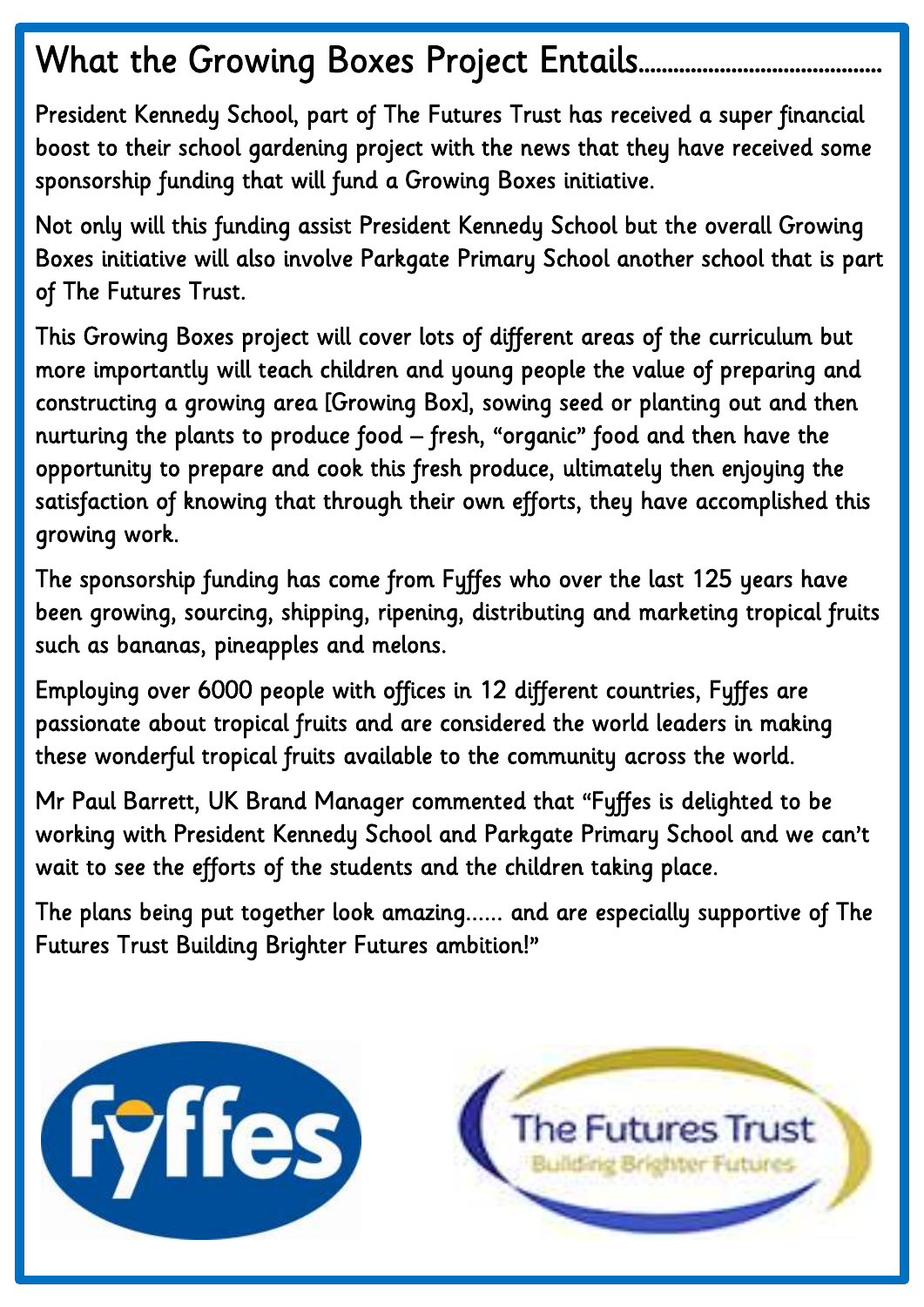

Fyffes Growing Boxes complete with labels.



The Fyffes growing boxes have been built in two sizes with two different growing depths to suit crops that do not need a deep root growing depth plus there are deeper boxes to suit root crops such as carrots and potatoes………………………………………………………